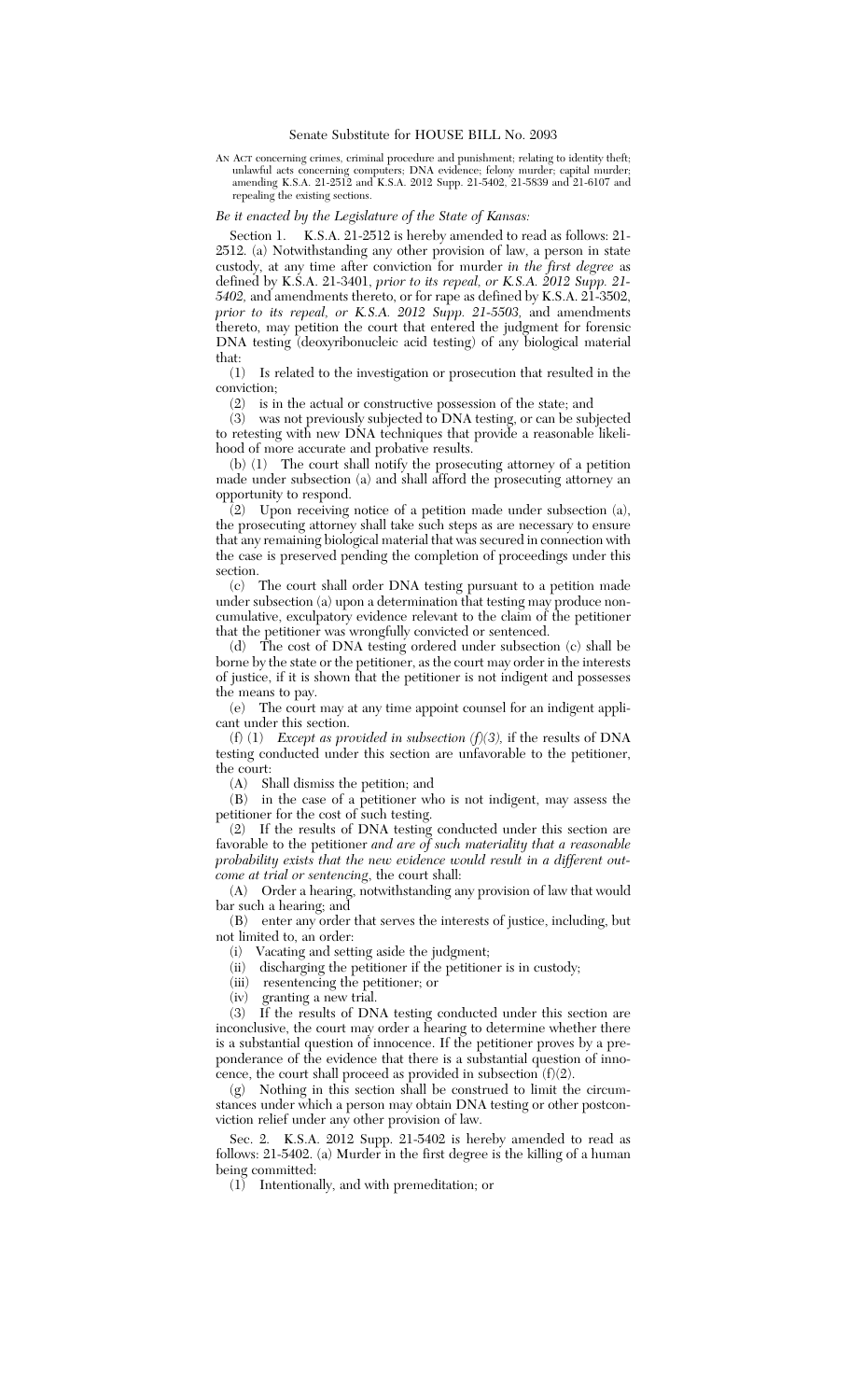(2) in the commission of, attempt to commit, or flight from any inherently dangerous felony.

(b) Murder in the first degree is an off-grid person felony.

(c) As used in this section, an ''inherently dangerous felony'' means:

(1) Any of the following felonies, whether such felony is so distinct from the homicide alleged to be a violation of subsection (a)(2) as not to be an ingredient of the homicide alleged to be a violation of subsection  $(a)(2)$ :

(A) Kidnapping, as defined in subsection (a) of K.S.A. 2012 Supp. 21- 5408, and amendments thereto;

(B) aggravated kidnapping, as defined in subsection (b) of K.S.A. 2012 Supp. 21-5408, and amendments thereto;

(C) robbery, as defined in subsection (a) of K.S.A. 2012 Supp. 21- 5420, and amendments thereto;

(D) aggravated robbery, as defined in subsection (b) of K.S.A. 2012 Supp. 21-5420, and amendments thereto;

 $\overline{E}$  rape, as defined in K.S.A. 2012 Supp. 21-5503, and amendments thereto;

(F) aggravated criminal sodomy, as defined in subsection (b) of K.S.A. 2012 Supp. 21-5504, and amendments thereto;

(G) abuse of a child, as defined in K.S.A. 2012 Supp. 21-5602, and amendments thereto;

(H) felony theft of property, as defined in subsection  $(a)(1)$  or  $(a)(3)$ of K.S.A. 2012 Supp. 21-5801, and amendments thereto;

(I) burglary, as defined in subsection (a) of K.S.A. 2012 Supp. 21- 5807, and amendments thereto;

(J) aggravated burglary, as defined in subsection (b) of K.S.A. 2012 Supp. 21-5807, and amendments thereto;

 $\overline{K}$ ) arson, as defined in subsection (a) of K.S.A. 2012 Supp. 21-5812, and amendments thereto;

(L) aggravated arson, as defined in subsection (b) of K.S.A. 2012 Supp. 21-5812, and amendments thereto;

 $(M)$  treason, as defined in K.S.A. 2012 Supp. 21-5901, and amendments thereto;

(N) any felony offense as provided in K.S.A. 2012 Supp. 21-5703, 21- 5705 or 21-5706, and amendments thereto;

(O) any felony offense as provided in subsection (a) or (b) of K.S.A. 2012 Supp. 21-6308, and amendments thereto;

(P) endangering the food supply, as defined in subsection (a) of K.S.A. 2012 Supp. 21-6317, and amendments thereto;

(Q) aggravated endangering the food supply, as defined in subsection (b) of K.S.A. 2012 Supp. 21-6317, and amendments thereto;

(R) fleeing or attempting to elude a police officer, as defined in subsection (b) of K.S.A. 8-1568, and amendments thereto;

(S) aggravated endangering a child, as defined in subsection  $(b)(1)$  of K.S.A. 2012 Supp. 21-5601, and amendments thereto;

(T) abandonment of a child, as defined in subsection (a) of K.S.A. 2012 Supp. 21-5605, and amendments thereto; or

(U) aggravated abandonment of a child, as defined in subsection (b) of K.S.A. 2012 Supp. 21-5605, and amendments thereto; and

(2) any of the following felonies, only when such felony is so distinct from the homicide alleged to be a violation of subsection (a)(2) as to not be an ingredient of the homicide alleged to be a violation of subsection  $(a)(2)$ :

(A) Murder in the first degree, as defined in subsection  $(a)(1)$ ;

 $(B)$  murder in the second degree, as defined in subsection  $(a)(1)$  of K.S.A. 2012 Supp. 21-5403, and amendments thereto;

(C) voluntary manslaughter, as defined in subsection (a)(1) of K.S.A. 2012 Supp. 21-5404, and amendments thereto;

(D) aggravated assault, as defined in subsection (b) of K.S.A. 2012 Supp. 21-5412, and amendments thereto;

(E) aggravated assault of a law enforcement officer, as defined in subsection (d) of K.S.A. 2012 Supp. 21-5412, and amendments thereto;

(F) aggravated battery, as defined in subsection (b)(1) of K.S.A. 2012 Supp. 21-5413, and amendments thereto; or

(G) aggravated battery against a law enforcement officer, as defined in subsection (d) of K.S.A. 2012 Supp. 21-5413, and amendments thereto.

*(d) Murder in the first degree as defined in subsection (a)(2) is an*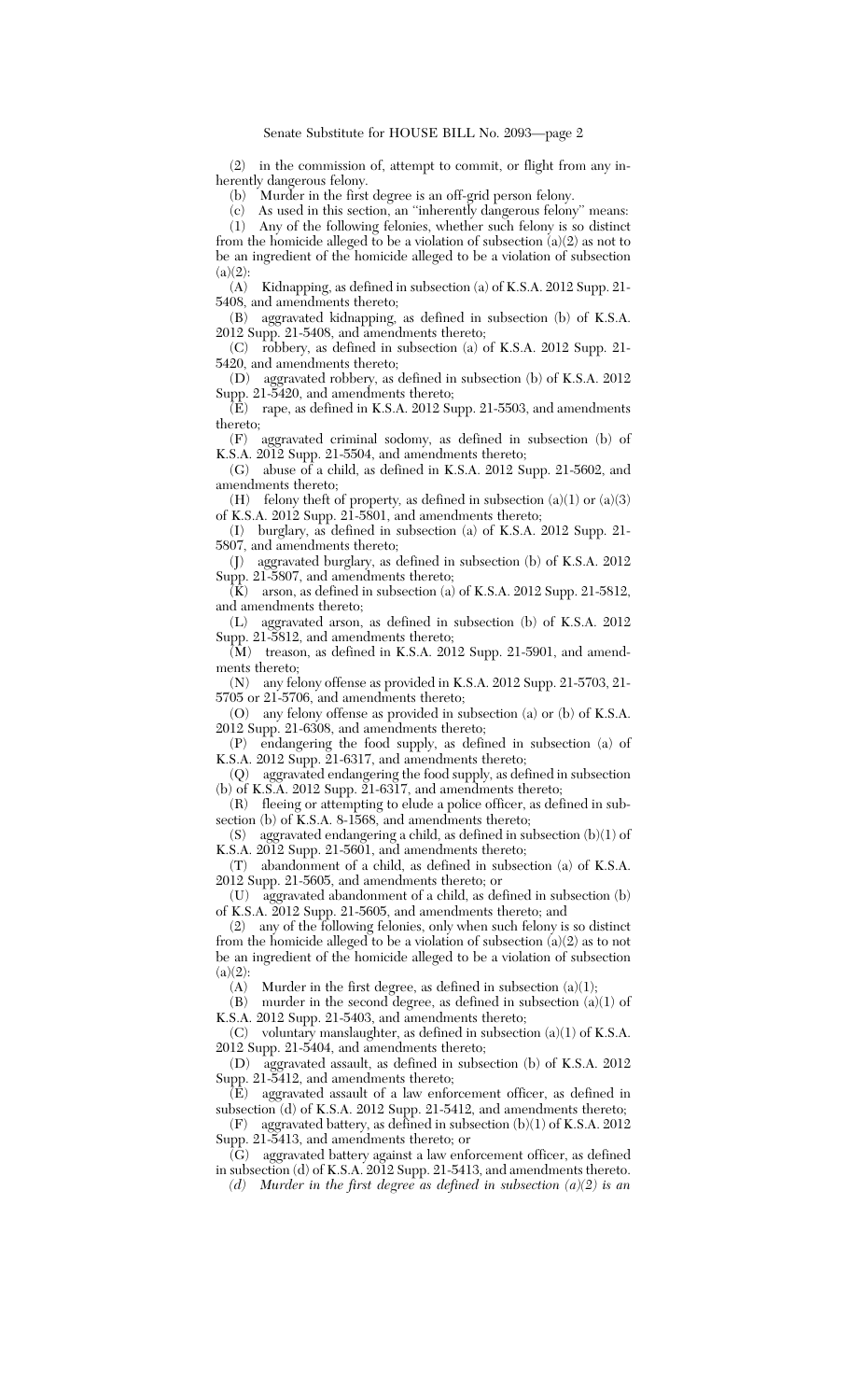*alternative method of proving murder in the first degree and is not a separate crime from murder in the first degree as defined in subsection (a)(1). The provisions of K.S.A. 21-5109, and amendments thereto, are not applicable to murder in the first degree as defined in subsection (a)(2). Murder in the first degree as defined in subsection (a)(2) is not a lesser included offense of murder in the first degree as defined in subsection (a)(1), and is not a lesser included offense of capital murder as defined in K.S.A. 21-5401, and amendments thereto. As set forth in subsection (b) of K.S.A. 21-5109, and amendments thereto, there are no lesser included offenses of murder in the first degree under subsection (a)(2).*

*(e) The amendments to this section by this act establish a procedural rule for the conduct of criminal prosecutions and shall be construed and applied retroactively to all cases currently pending.*

Sec. 3. K.S.A. 2012 Supp. 21-5839 is hereby amended to read as follows: 21-5839. (a) It is unlawful for any person to:

(1) Knowingly and without authorization access and damage, modify, alter, destroy, copy, disclose or take possession of a computer, computer system, computer network or any other property;

(2) use a computer, computer system, computer network or any other property for the purpose of devising or executing a scheme or artifice with the intent to defraud or to obtain money, property, services or any other thing of value by means of false or fraudulent pretense or representation;

(3) knowingly exceed the limits of authorization and damage, modify, alter, destroy, copy, disclose or take possession of a computer, computer system, computer network or any other property;

(4) knowingly and without authorization, disclose a number, code, password or other means of access to a computer or*,* computer network*, social networking website or personal electronic content*; or

(5) knowingly and without authorization, access or attempt to access any computer, computer system, *social networking website,* computer network or computer software, program, documentation, data or property contained in any computer, computer system or computer network.

(b) (1) *Except as provided in*  $(b)(2)$ *, violation of subsections (a)(1),*  ${\rm (a)}(2)$  or  ${\rm (a)}(3)$  is a severity level 8, nonperson felony.

*(2) Violation of subsections*  $(a)(1)$ *,*  $(a)(2)$  *or*  $(a)(3)$  *is a severity level 5, nonperson felony if the monetary loss to the victim or victims is more than \$100,000.*

 $\left(\frac{2}{3}\right)$  Violation of subsections (a)(4) or (a)(5) is a class A nonperson misdemeanor.

(c) In any prosecution for a violation of subsections  $(a)(1)$ ,  $(a)(2)$  or (a)(3), it shall be a defense that the property or services were appropriated openly and avowedly under a claim of title made in good faith.

(d) As used in this section:

(1) ''Access'' means to instruct, communicate with, store data in, retrieve data from or otherwise make use of any resources of a computer, computer system or computer network;

(2) ''computer'' means an electronic device which performs work using programmed instruction and which has one or more of the capabilities of storage, logic, arithmetic or communication and includes all input, output, processing, storage, software or communication facilities which are connected or related to such a device in a system or network;

(3) ''computer network'' means the interconnection of communication lines, including microwave or other means of electronic communication, with a computer through remote terminals, or a complex consisting of two or more interconnected computers;

 $(4)$  "computer program" means a series of instructions or statements in a form acceptable to a computer which permits the functioning of a computer system in a manner designed to provide appropriate products from such computer system;

(5) ''computer software'' means computer programs, procedures and associated documentation concerned with the operation of a computer system;

(6) ''computer system'' means a set of related computer equipment or devices and computer software which may be connected or unconnected;

(7) ''financial instrument'' means any check, draft, money order, cer-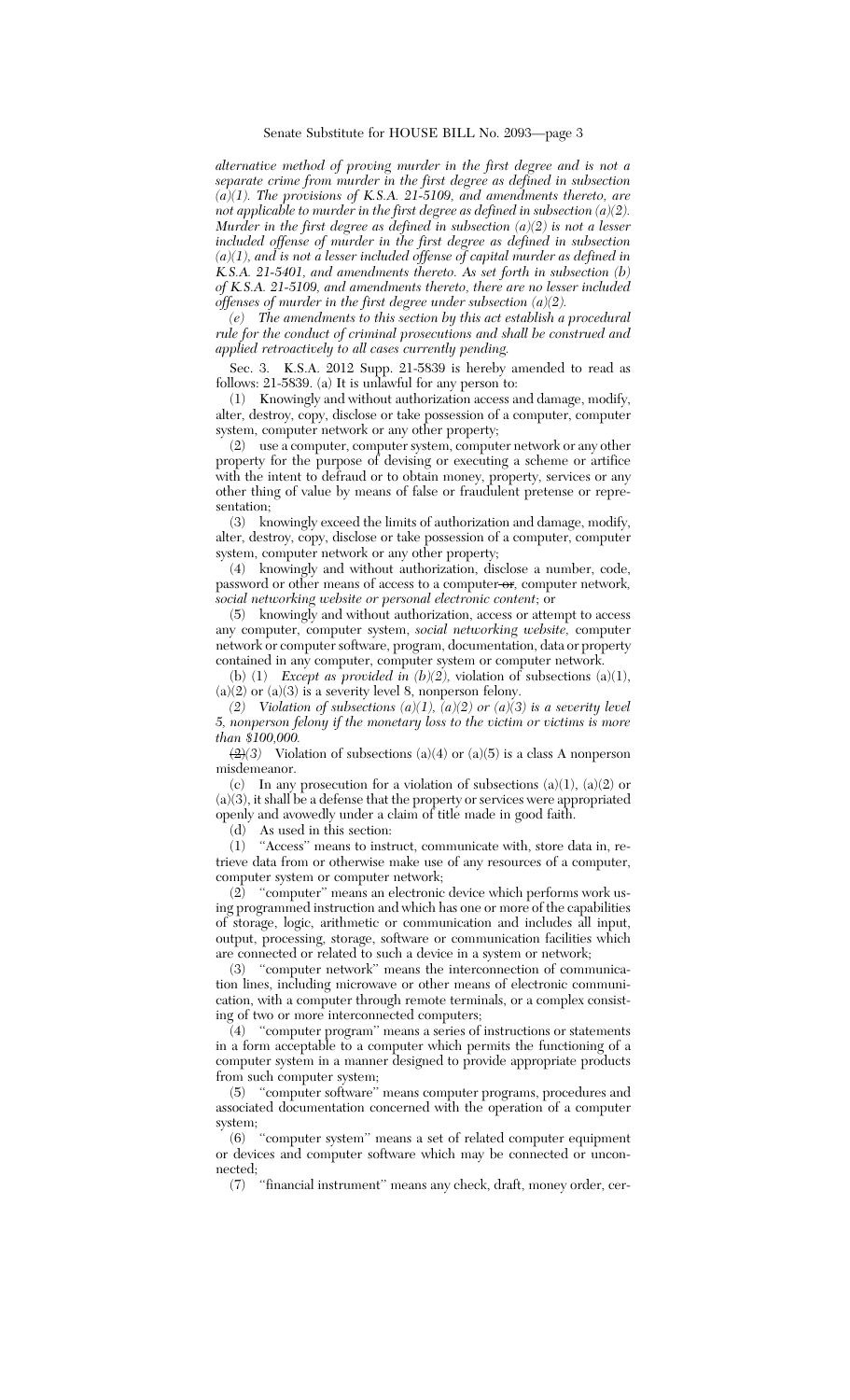tificate of deposit, letter of credit, bill of exchange, credit card, debit card or marketable security;

*(8) ''personal electronic content'' means the electronically stored content of an individual including, but not limited to, pictures, videos, emails and other data files;*

(8)*(9)* ''property'' includes, but is not limited to, financial instruments, information, electronically produced or stored data, supporting documentation and computer software in either machine or human readable form;

 $\left(\frac{\Theta}{10}\right)$  "services" includes, but is not limited to, computer time, data processing and storage functions and other uses of a computer, computer system or computer network to perform useful work; and

*(11) ''social networking website'' means a privacy-protected internet website which allows individuals to construct a public or semi-public profile within a bounded system created by the service, create a list of other users with whom the individual shares a connection within the system and view and navigate the list of users with whom the individual shares a connection and those lists of users made by others within the system; and*

(10)*(12)* ''supporting documentation'' includes, but is not limited to, all documentation used in the construction, classification, implementation, use or modification of computer software, computer programs or data.

Sec. 4. K.S.A. 2012 Supp. 21-6107 is hereby amended to read as follows: 21-6107. (a) Identity theft is obtaining, possessing, transferring, using, selling or purchasing any personal identifying information, or document containing the same, belonging to or issued to another person, with the intent to*:*

*(1)* Defraud that person, or anyone else, in order to receive any benefit*; or*

*(2) misrepresent that person in order to subject that person to economic or bodily harm*.

(b) Identity fraud is:

(1) Using or supplying information the person knows to be false in order to obtain a document containing any personal identifying information; or

(2) altering, amending, counterfeiting, making, manufacturing or otherwise replicating any document containing personal identifying information with the intent to deceive;

 $(c)$  (1) Identity theft is a:

(A) Severity level 8, nonperson felony, except as provided in subsection  $(c)(1)(B)$ ; and

(B) severity level 5, nonperson felony if the monetary loss to the victim or victims is more than \$100,000.

(2) Identity fraud is a severity level 8, nonperson felony.

(d) It is not a defense that the person did not know that such personal identifying information belongs to another person, or that the person to whom such personal identifying information belongs or was issued is deceased.

(e) As used in this section*:*

*(1) ''Personal electronic content'' means the electronically stored content of an individual including, but not limited to, pictures, videos, emails and other data files;*

*(2)* ''personal identifying information'' includes, but is not limited to, the following:

 $\overline{(1)}(A)$  Name;

 $\frac{\langle 2 \rangle}{\langle 3 \rangle}$  birth date;<br> $\frac{\langle 3 \rangle}{\langle 2 \rangle}$  address;

address;

 $\textit{(4)}\textit{(D)} \quad$  telephone number;

(5)*(E)* driver's license number or card or nondriver's identification number or card;

 $\left(\frac{6}{F}\right)$  social security number or card;

 $\left(\frac{H}{G}\right)$  place of employment;<br>(8)*(H)* employee identification employee identification numbers or other personal identification numbers or cards;

 $\Theta(1)$  mother's maiden name;

 $(10)(I)$  birth, death or marriage certificates;